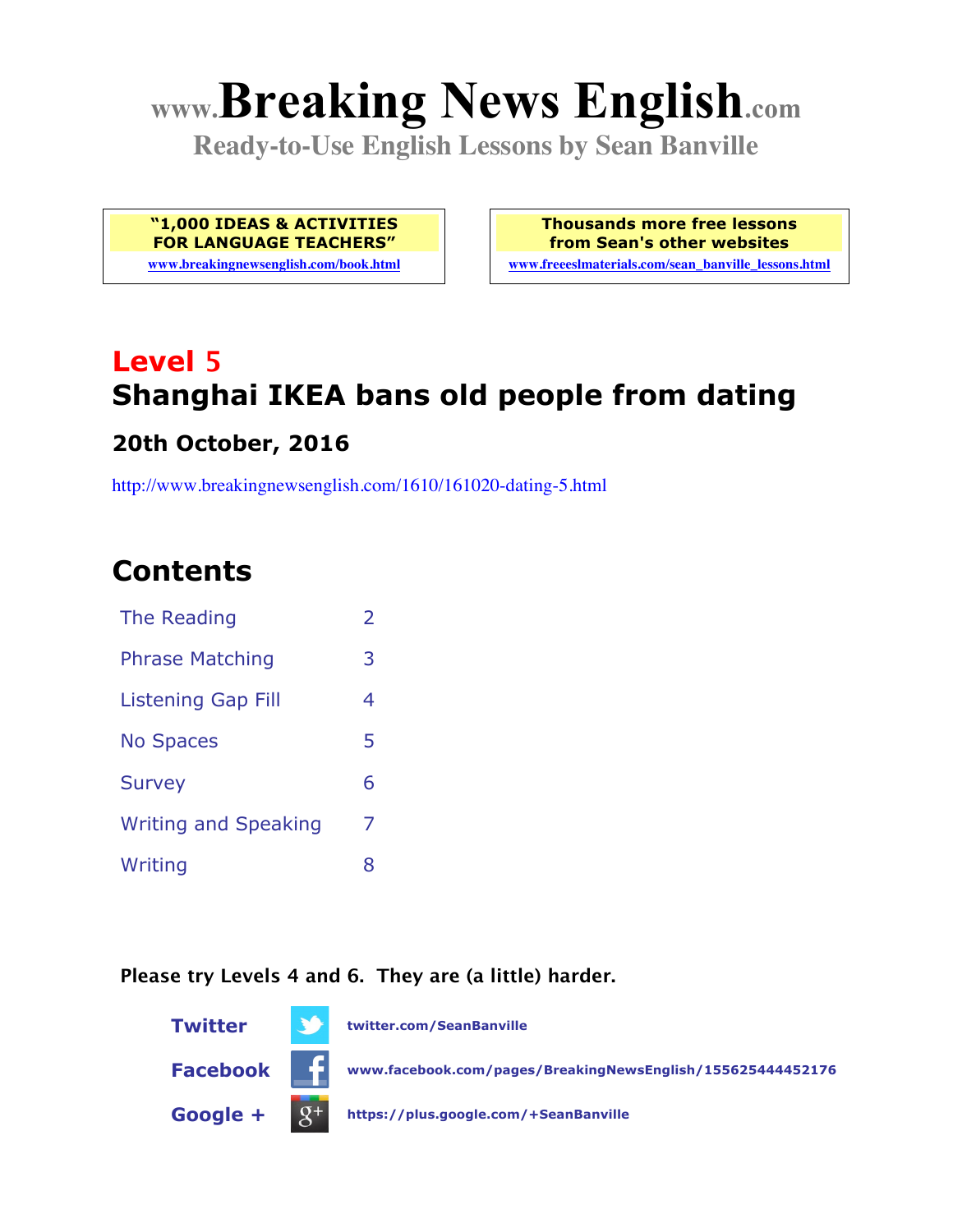# **THE READING**

From http://www.breakingnewsenglish.com/1610/161020-dating-5.html

The furniture store IKEA has banned old people from dating at its store in Shanghai. Store managers decided to stop what they described as 'illegal date clubs'. Since the store opened, hundreds of lonely, divorced or widowed elderly people have gone to the cafeteria in search of love and friendship. Many of them did not buy anything. Management said they used seats for 'extended periods,' 'spoke loudly,' 'spat on the floor,' 'flirted' and had 'quarrels and fights'. The store said: "From today, the restaurant will only be for people who purchase their food first."

The elderly people are angry about the ban. They say they have nowhere to go. One regular said: "We've been to McDonald's and KFC, but there are barely any of our peers there. We feel like aliens there - surrounded by youngsters." Another frequent visitor said: "Few people know just how lonely old people are. Our kids are not around, and some visit only on weekends. I feel quite good when I come here. I talk with friends, but some elderly do meet people who become lovers." Customers have little sympathy for those in search of love. They complain that there is nowhere to sit.

Sources: http://news.**nationalpost.com**/news/world/ikea-losing-patience-with-elderly-chinese-whoassemble-in-store-to-find-love http://news.**asiaone.com**/news/asia/ikea-eatery-its-no-pay-no-stay http://www.**independent.co.uk**/news/world/asia/ikea-bans-illegal-blind-dating-group-storecafeteria-in-shanghai-china-a7359271.html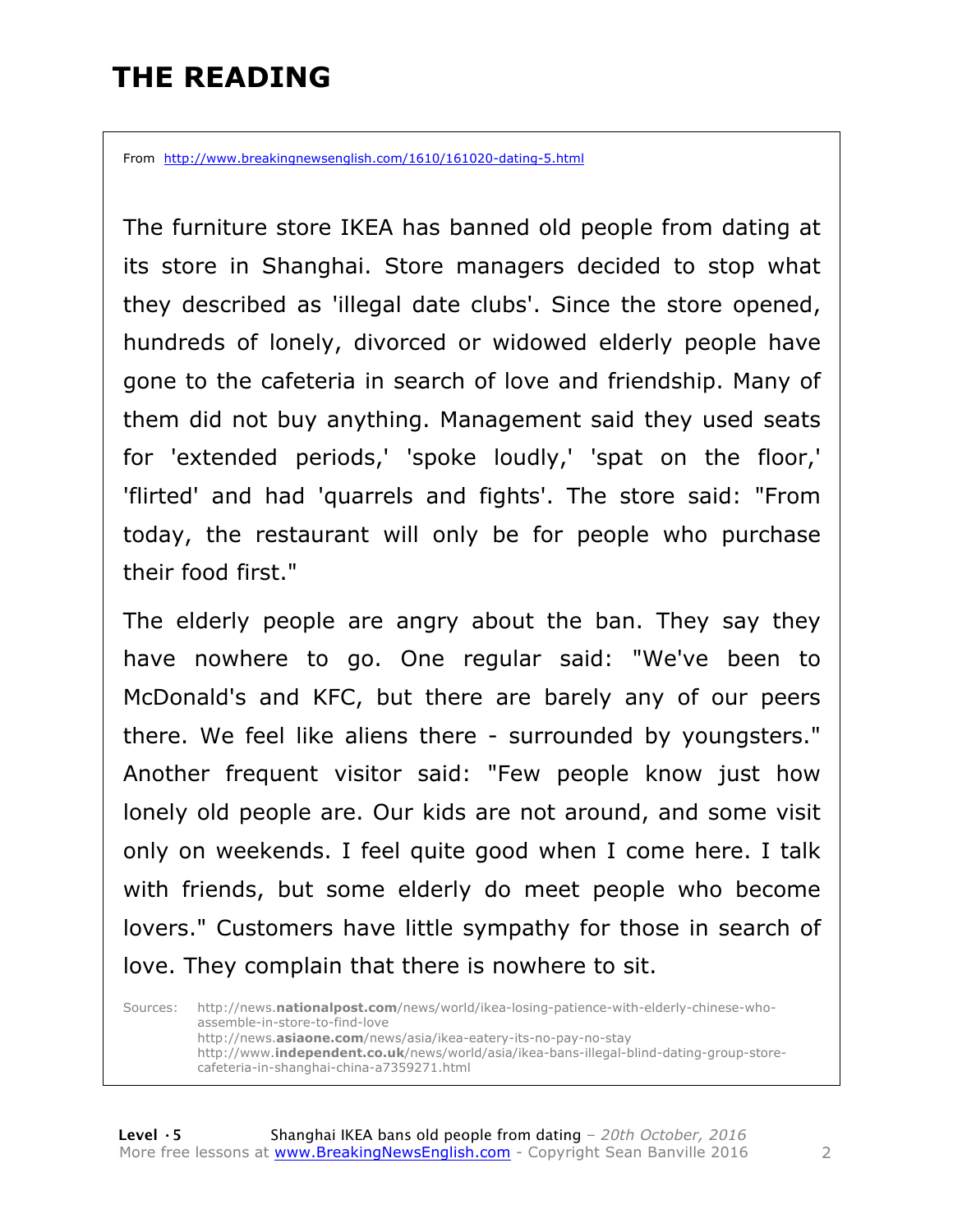# **PHRASE MATCHING**

From http://www.breakingnewsenglish.com/1610/161020-dating-5.html

#### **PARAGRAPH ONE:**

- 1. banned old people
- 2. what they described as
- 3. lonely, divorced
- 4. gone to the cafeteria in
- 5. they used seats for extended
- 6. spat on the
- 7. quarrels and
- 8. for people who purchase

#### **PARAGRAPH TWO:**

- 1. The elderly people are angry
- 2. They say they have
- 3. We feel like
- 4. surrounded
- 5. Few people know just how
- 6. I feel
- 7. Customers have little
- 8. They complain that there
- a. fights
- b. search of love
- c. from dating at its store
- d. their food first
- e. floor
- f. 'illegal date clubs'
- g. or widowed
- h. periods

- a. sympathy
- b. aliens there
- c. quite good
- d. is nowhere to sit
- e. nowhere to go
- f. lonely old people are
- g. about the ban
- h. by youngsters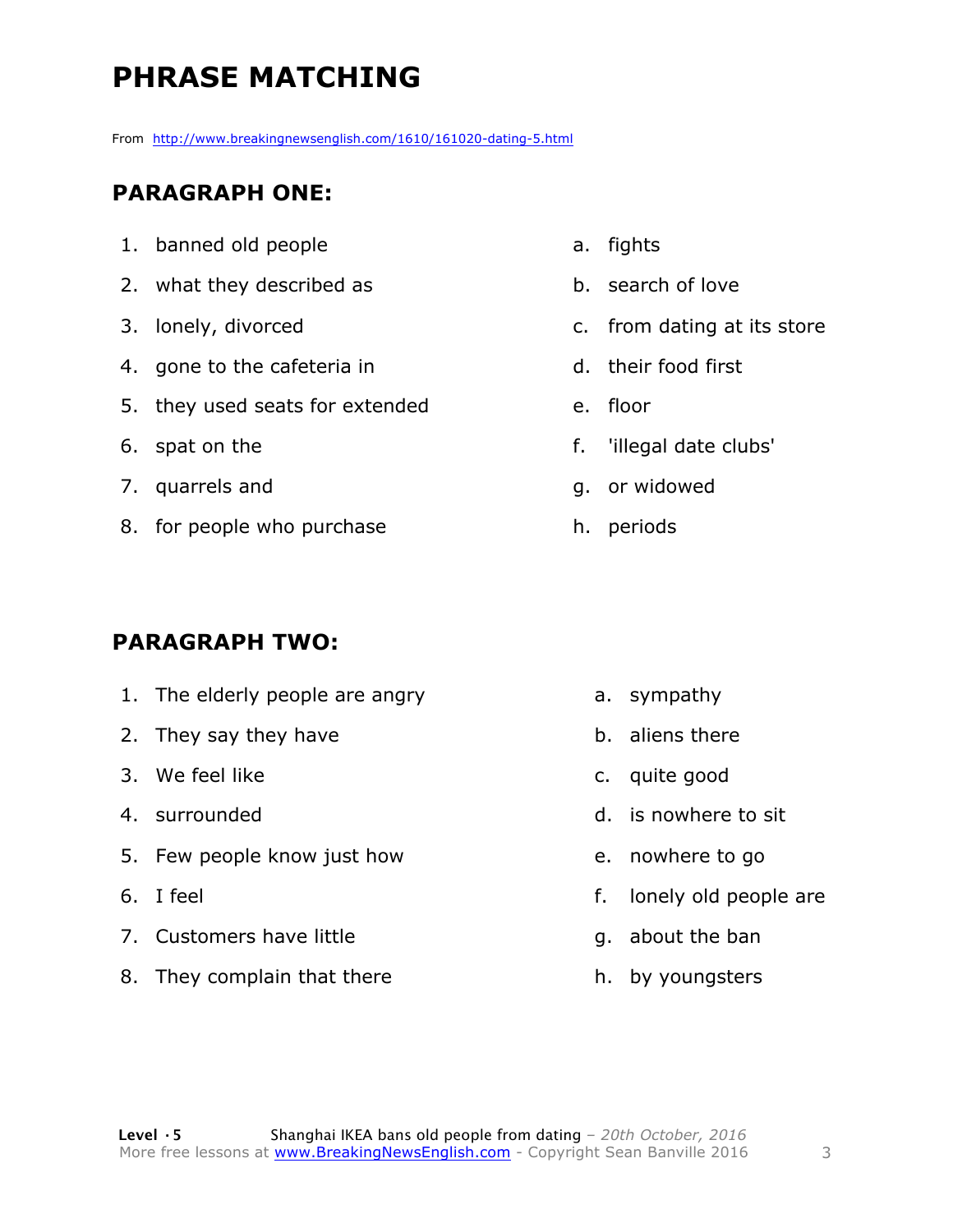### **LISTEN AND FILL IN THE GAPS**

From http://www.breakingnewsenglish.com/1610/161020-dating-5.html

The furniture store IKEA has banned old people (1) \_\_\_\_\_\_\_\_\_\_\_\_\_\_\_\_\_\_\_\_\_\_\_\_\_\_\_\_\_ its store in Shanghai. Store managers (2) \_\_\_\_\_\_\_\_\_\_\_\_\_\_\_\_\_\_\_\_\_\_\_\_\_ what they described as 'illegal date clubs'. Since the store opened, hundreds of lonely, divorced (3) \_\_\_\_\_\_\_\_\_\_\_\_\_\_\_\_\_\_\_ elderly people have gone to the cafeteria in search of love and friendship. Many of (4) \_\_\_\_\_\_\_\_\_\_\_\_\_\_\_\_\_\_\_ buy anything. Management said they used seats for 'extended periods,' 'spoke loudly,' 'spat on the floor,' 'flirted' and (5) \_\_\_\_\_\_\_\_\_\_\_\_\_\_\_\_\_\_\_ fights'. The store said: "From today, the restaurant will only be for people who purchase  $(6)$  \_\_\_\_\_\_\_\_\_\_\_\_\_\_\_\_\_\_\_\_\_\_\_\_\_\_\_\_\_\_."

The elderly people are (7) \_\_\_\_\_\_\_\_\_\_\_\_\_\_\_\_\_\_\_\_\_\_\_\_ ban. They say they have nowhere to go. One regular said: "We've been to McDonald's and KFC, but there are (8) **there** are (8) **there** are (8) there - surrounded by youngsters." Another (9) \_\_\_\_\_\_\_\_\_\_\_\_\_\_\_\_\_\_\_\_\_\_\_\_\_\_\_\_\_\_\_\_\_ said: "Few people know (10) \_\_\_\_\_\_\_\_\_\_\_\_\_\_\_\_\_\_\_\_\_\_\_ old people are. Our kids are not around, and some  $(11)$  \_\_\_\_\_\_\_\_\_\_\_\_\_\_\_\_\_\_\_\_\_\_\_\_ weekends. I feel quite good when I come here. I talk with friends, but some elderly do meet people who become lovers." Customers have (12) **Example 2** for those in search of love. They complain that there is nowhere to sit.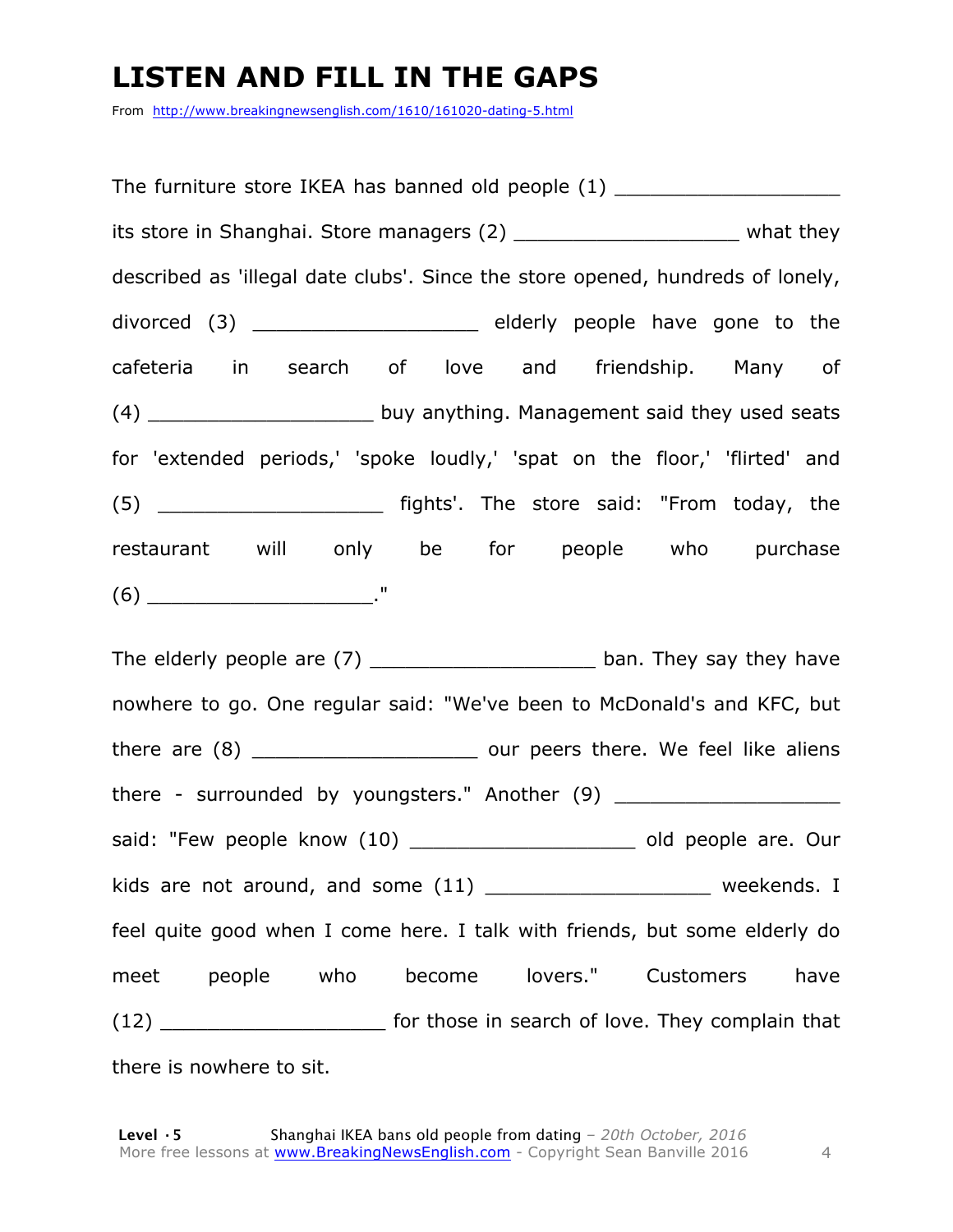# **PUT A SLASH ( / )WHERE THE SPACES ARE**

From http://www.breakingnewsenglish.com/1610/161020-dating-5.html

ThefurniturestoreIKEAhasbannedoldpeoplefromdatingatitsstoreinS hanghai.Storemanagersdecidedtostopwhattheydescribedas'illegal dateclubs'.Sincethestoreopened,hundredsoflonely,divorcedorwido wedelderlypeoplehavegonetothecafeteriainsearchofloveandfriends hip.Manyofthemdidnotbuyanything.Managementsaidtheyusedseat sfor'extendedperiods,''spokeloudly,''spatonthefloor,''flirted'andhad 'quarrelsandfights'.Thestoresaid:"Fromtoday,therestaurantwillonly beforpeoplewhopurchasetheirfoodfirst."Theelderlypeopleareangry abouttheban.Theysaytheyhavenowheretogo.Oneregularsaid:"We'v ebeentoMcDonald'sandKFC,buttherearebarelyanyofourpeersthere. Wefeellikealiensthere-surroundedbyyoungsters."Anotherfrequ entvisitorsaid:"Fewpeopleknowjusthowlonelyoldpeopleare.Ourkids arenotaround,andsomevisitonlyonweekends.IfeelquitegoodwhenIc omehere.Italkwithfriends,butsomeelderlydomeetpeoplewhobecom elovers."Customershavelittlesympathyforthoseinsearchoflove.The ycomplainthatthereisnowheretosit.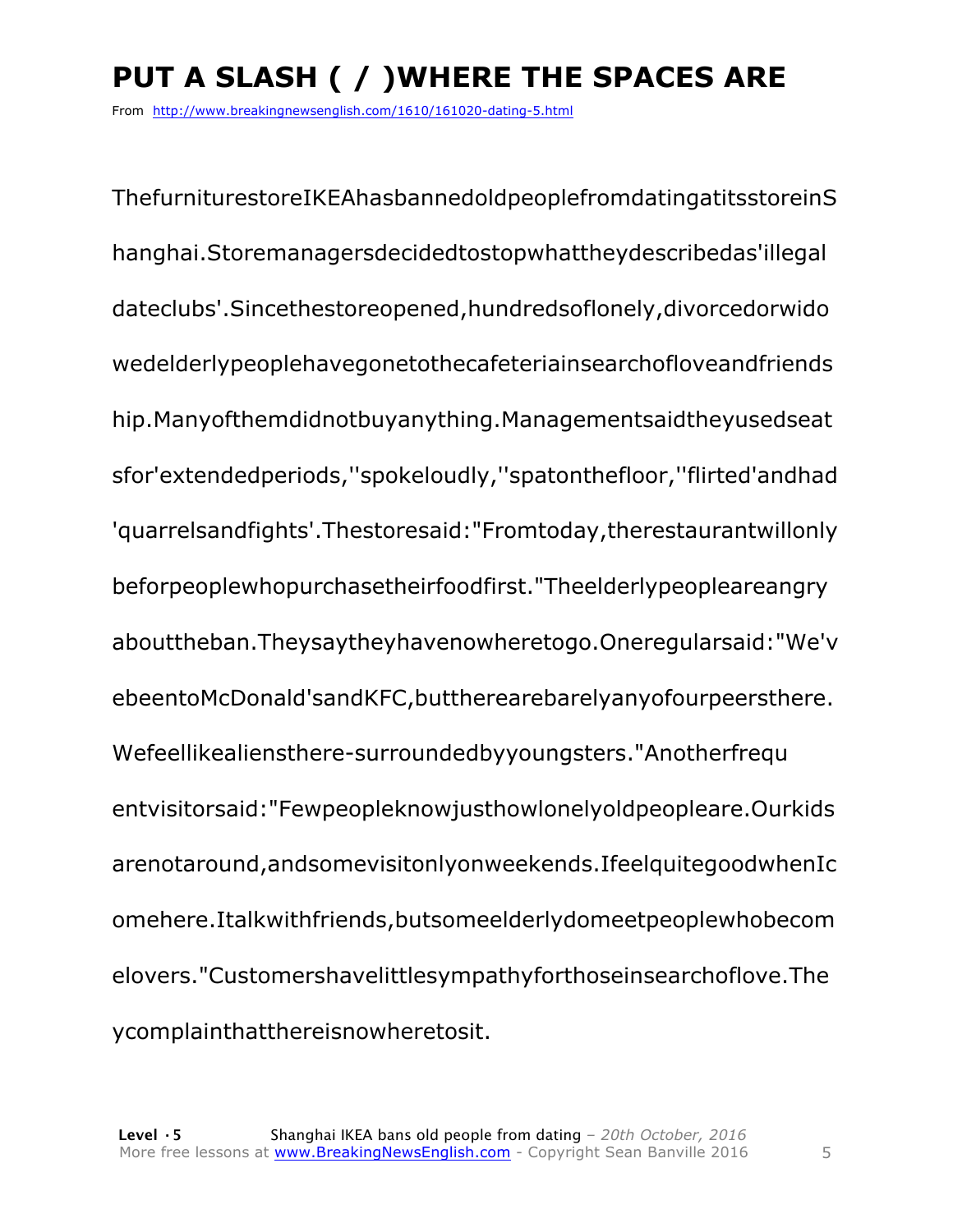# **DATING SURVEY**

From http://www.breakingnewsenglish.com/1610/161020-dating-4.html

Write five GOOD questions about dating in the table. Do this in pairs. Each student must write the questions on his / her own paper.

When you have finished, interview other students. Write down their answers.

|      | STUDENT 1 | STUDENT 2 | STUDENT 3 |
|------|-----------|-----------|-----------|
| Q.1. |           |           |           |
| Q.2. |           |           |           |
| Q.3. |           |           |           |
| Q.4. |           |           |           |
| Q.5. |           |           |           |

- Now return to your original partner and share and talk about what you found out. Change partners often.
- Make mini-presentations to other groups on your findings.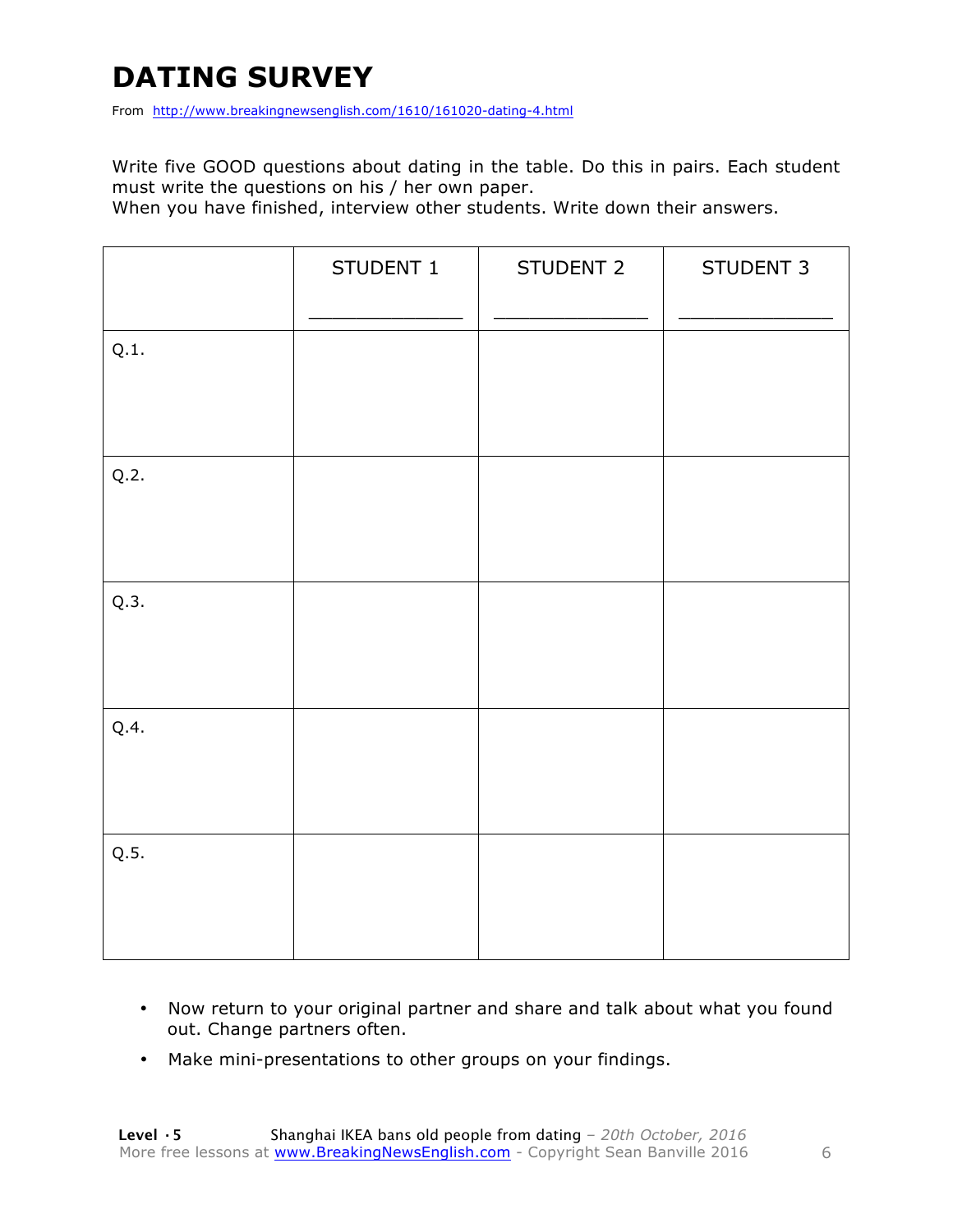## **WRITE QUESTIONS & ASK YOUR PARTNER(S)**

Student A: Do not show these to your speaking partner(s).

| a) |  |  |
|----|--|--|
| b) |  |  |
| c) |  |  |
| d) |  |  |
| e) |  |  |
|    |  |  |
| f) |  |  |

*Shanghai IKEA bans old people from dating – 20th October, 2016* More free lessons at www.BreakingNewsEnglish.com

# **WRITE QUESTIONS & ASK YOUR PARTNER(S)**

-----------------------------------------------------------------------------

Student B: Do not show these to your speaking partner(s).

| a) |  |  |
|----|--|--|
| b) |  |  |
| c) |  |  |
| d) |  |  |
| e) |  |  |
| f) |  |  |
|    |  |  |